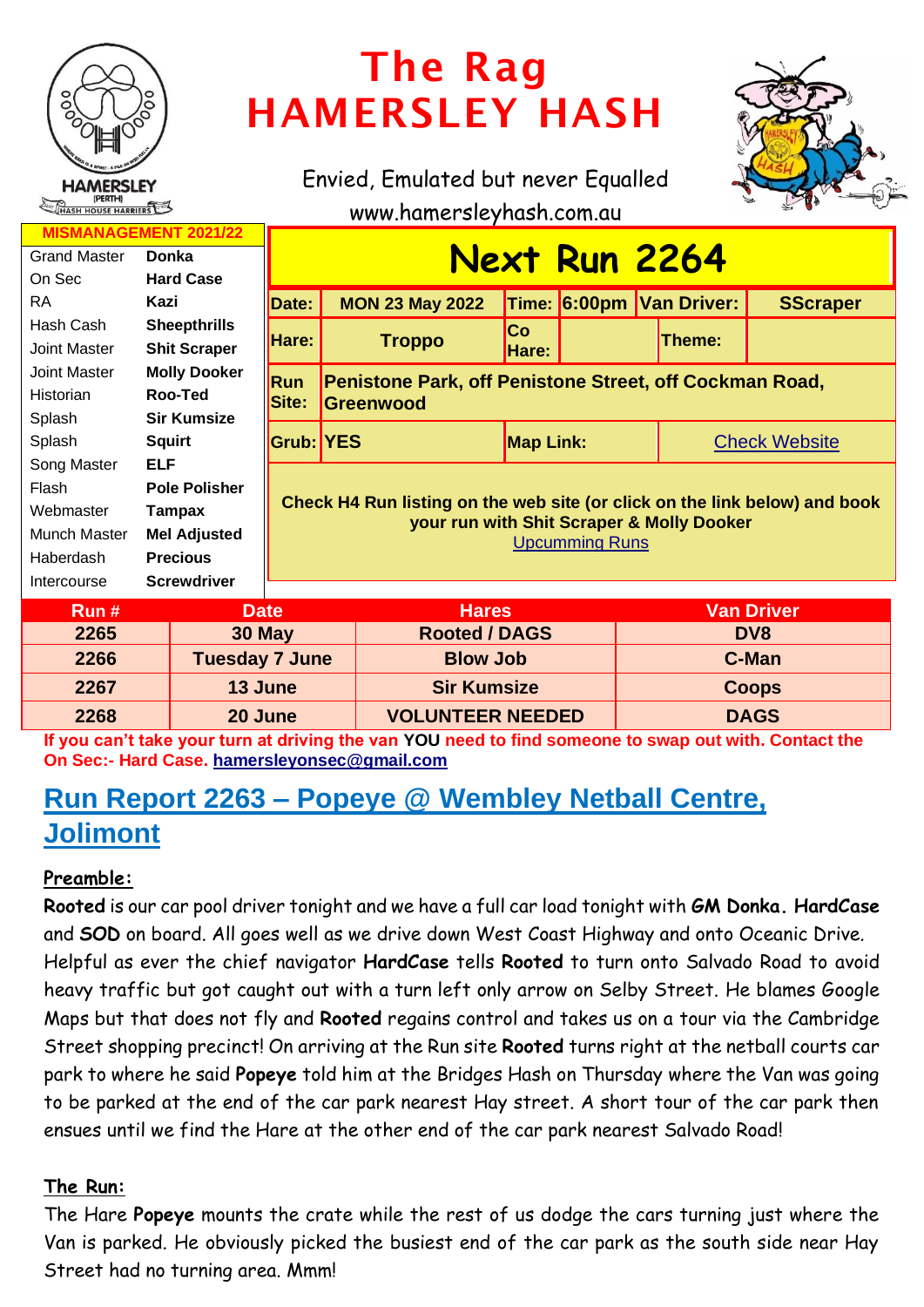

There is a Runners Run and a Walkers "Run" and there will be a Drink Stop says **Popeye**. Off we all head in an easterly direction into the burbs of Wembley. The FWB's quickly form up tonight and **Spud** seems to have lost none of his fitness tonight as he teams up with C-Man at the head of our small pack. **Barralina, Edd** and **HardCase** make up the other FWB's tonight. Off we head over Mabel Talbot park and cross over Jersey Street into Subiaco. Weaving through the streets we enter Subiaco Common and blow me down we reach the Drink Stop after only walking 1.3Km! The Runners got there just behind us and it must be the shortest trail to a Drink Stop this year if ever! [It was close to **Popeye's** house so he did not have to cart the drinks far!. We

got there so early that **Popeye's** little helpers **Flasher** and **Stupid** were behind the 8 ball filling the paper cups for us all. A quick Club song was sung and then we headed off together and almost missed a Runners/Walkers split had it not been for the sharp eyed **Rooted**. Heading south now past the McDonald's on Hay Street and a right turn at Halesworth road and home. However, the FWB's **C-Man/Spud/Edd/Barrelina/HardCase & Rooted** felt like they had to do a longer loop around the Wembley Sports Park to make the walk a half decent length. In the end it was pretty short at 3.5Km. The Runners seemed to have a better trail and did 6.23Km.

#### **Circle Up & Visitors and Returniks**

#### **Visitors:**

None Tonight

#### **Returniks**:

- **Flasher** been over in the Gold Coast and been running with Hashes there
- **Dik Van** been busy at work catching up after his bout of Covid
- **Spud** been on holiday and having health check ups but all's well
- **Mac the Mouth** been away awhile but only missed the GM and On Sec!
- **Blow Job** had a cold last week and slept in the week before
- **Edd** been in prison well actually working up North
- **Pumpkin** back tonight to support my mate **Popeye**

Special mention and DD's were awarded to the Covid survivors **Bravefart/Sir Kumsize/Precious/GM Donka**. **Dik Van** and **Edd** already had their DD's as Returniks.

#### **General Business:**

**Wimpy** was first on the Ice for insubordination but **GM Donka** being in a munificent mood relegates him to the Elf on the Shelf seat instead.

**Rooted** is beaten to the punch tonight in his role as "those who must be seated" spokesperson by **GM Donka** delivering his own wee joke. **Rooted** has already lined up two stand-ins tonight – first **Dingo** delivers a yarn about democracy then **Mase** has a little story on the little people – no not the leprechauns but **Flasher, ELF** and **Spud**!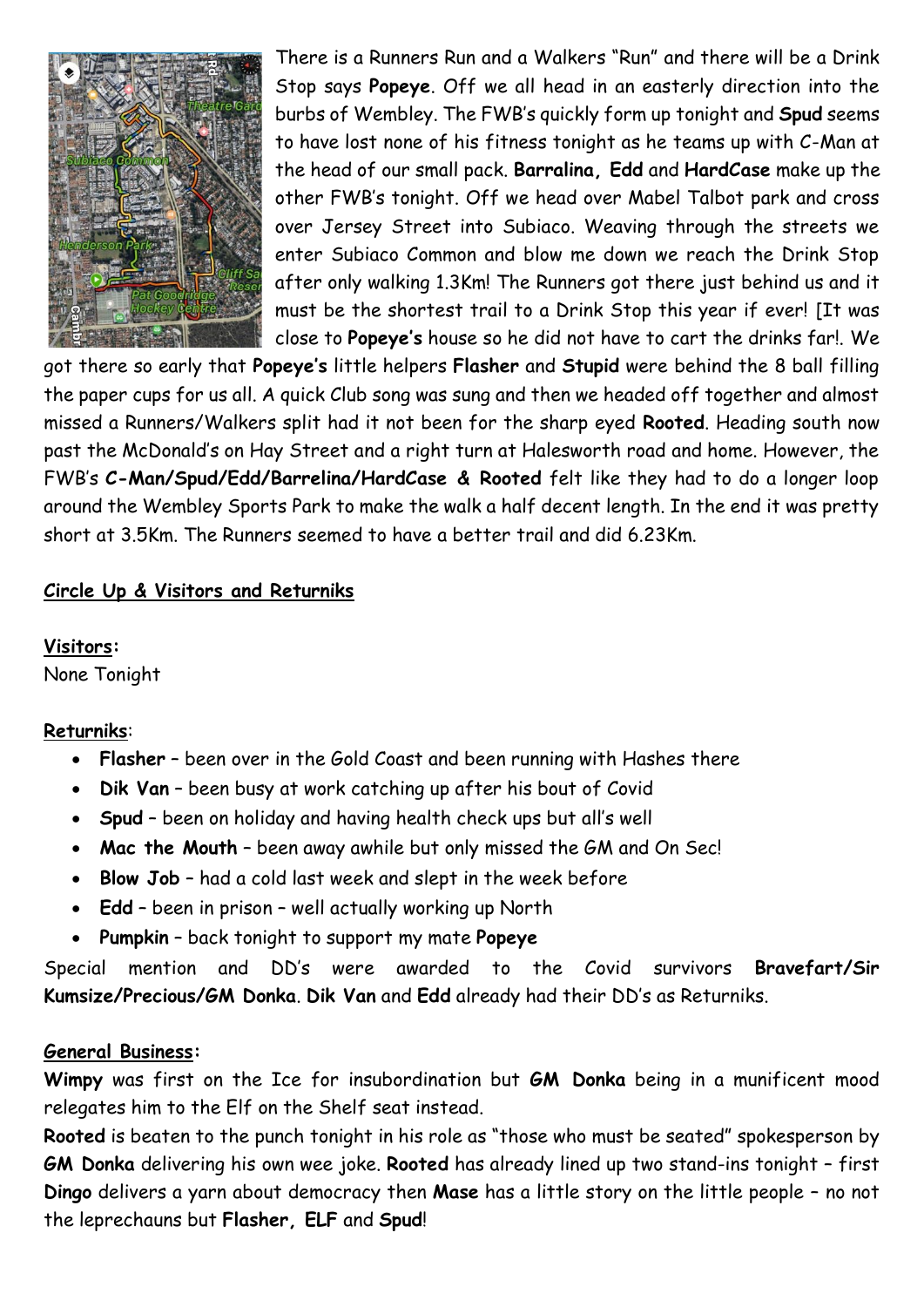**McSupir** [supir is the name for driver in the Indonesian language] not to be upstaged by **Dingo** reminds us not to forget to vote on Saturday at the Federal Election. Remember the poor people who have voted for Labour for 70 years are still poor!

**Haberdash Precious** calls in new Member **Edd** and presents him with his Hamersley freebies and tells him that he will need the yellow hat back once he gains a real Hash name for embroidery.

Returner **Spud** announces that spurred by the likes of **Squirt** [Spotted Dick] and **SScraper** [Redundant Dick] he will look at organising another Rotto in Bali in November just before the AGM. He needs about 11 of us to make it worthwhile so please contact **Spud** directly if you are up for this.

Taking advantage of **Spud** being in the circle, **Wimpy** then presents him with his own "run out" banner – a purple banner, no not a Fremantle Dockers one, but one that seems to have been nicked from a Lions Club!

#### **Charges:**

First up is **Wimpy** charging **Flasher** who is MIA [gone to pick up the food!] so lookalike **SOD** takes his place in the circle. At the Friday the 13<sup>th</sup> Hash lunch last Friday Flasher was caught short changing on his round by buying pony's instead of pints!

While **SOD** is receiving one DD **Precious** charges **Flasher** that is stand-in **SOD** for being disrespectful and not removing his hat during the signing of the Club song at the Drink Stop. So **SOD** receives another DD – maybe his Hash name could be Poor Sod!

**C-Man** then charges **Stupid** in the Hare **Popeye's** absence [yes you guessed it – gone to pick up the food!] for arranging to park the Van is such a "stupid" location. Piccadilly Circus would have had less traffic! There was also a charge of slow piss pouring at the Drink Stop and **Popeye** and **Flasher** returned just in time to take the DD's for that fiasco.

**Molly Dooker** tries to charge **Precious** for him wining the auction last week of a jacket that is too big for him and has 2 arms! His fellow Joint Master **SScraper** saves the day by taking ownership of said jacket and the charge is proven. DD to **Precious**.

A bleeding **MauSei,** who had been waiting for **Popeye** to return charges him with having his run at a dangerous site where he walked under a tree and was hit by a branch. However, the blood was revealed to be tomato sauce so the charge was reversed. DD **MauSei**.

**C-Man** who is hanging out with **Bravefart** and **McSupir** tonight catches a dose of verbal diarrhoea and earns the wrath of **GM Donka** who has him seated on the Elf on a Shelf seat. He is quicky replaced by **Bravefart** himself and then **McSupir** takes the only remaining seat – the Ice!

**Coops** charges the Hare **Popeye** for parking the Van in the most awkward and traffic congested spot in the car park**. Barrelina** says that whoever drew the inner circle has some culpability towards this situation. **Bravefart** reckons that **Popeye** is smart [not as smart as the self proclaimed smartest man in hash of course!] as he has invested in the shares of Alliance Rim Repairs and stands to cash in this week. DD to **Popeye**!

**Stir** reckons that some Members are born more equal than others [welcome to the real world!] and charges his cousin **Mac the Mouth.** While some are seated on A\$10 seats from Bunnings **Mac the Mouth** turns up with his top of the range Myer chair ensemble and wearing his Dr Marten's boots for the very ostentatious look. **McSupir** can't control himself and picks up **Mac the Mouth's** chair while he is defending the charge and hurls it into the bushes. If that was not a WOW nomination then I don't know what is but it was completely ignored by **RA Kazi**.